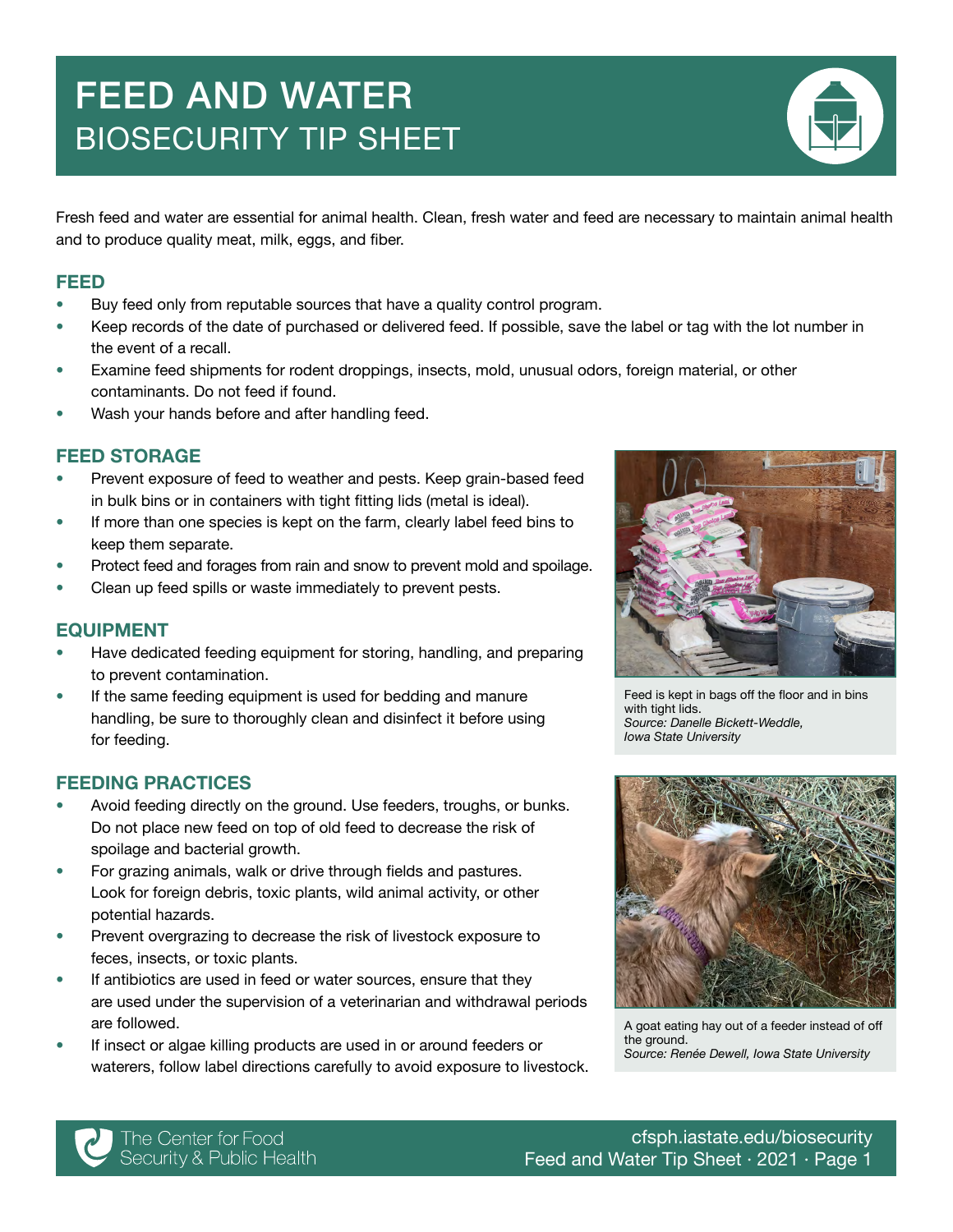# FORAGES AND GRAZING

- Check labels of herbicides used on the farm for livestock grazing restrictions.
- Make sure that fodder crops, such as hay or alfalfa have been dried and stored properly and do not contain mold or pests.
- Spread out hay flakes or round bales to avoid crowding of animals while eating. Rotate feed placement to prevent build-up of feces near animal feeding areas.

## WATER

Good quality water should be available to all animals at all times.

- Test water once a year for substances that might be harmful to animals.
- Monitor ponds for blue-green algae blooms which can be toxic to livestock, poultry and dogs.
- Have a back-up plan for natural water sources in case they become unsafe to drink.
- If possible, fence off areas where wastewater or other contaminated water could be accessed by animals. Prevent animals from contaminating fresh water sources.
- Change or flush water sources at least weekly to decrease insect eggs and larvae.
- If automatic waterers are used, they should be checked and regularly flushed to maintain proper function.

# CLEANING AND SANITATION

Feeders and waterers should be cleaned at least weekly or sooner if build up is found.

- Remove debris in and around feed and water containers.
- Prevent stagnant water from pooling around feeders and troughs.
- Place feed and water sources so that people or animals cannot step into them.
- Protect feed and water sources from contamination by urine and feces.
- Clean up organic material (leaves, plant debris, bedding material, hay, feed, manure) from feed and water containers on a regular basis.
- Prevent wildlife activity, including birds and nests, around feeders and waterers in animal areas.

## ASSESSMENT CHECKLIST

Use the following checklist to determine areas where you are doing well and others that need to improve.



Piglets drinking from a properly functioning automatic waterer. *Pork Checkoff/Flickr (*<https://flic.kr/p/FGmMBJ>*)*  CC BY-NC-ND 2.0



Clean a waterer by scrubbing and disinfecting when needed. *Source: Danelle Bickett-Weddle, Iowa State University*

| <b>YES</b> | N <sub>O</sub> | After answering, pick one or two "No" answers and make an improvement plan<br>with the resources below.                                |
|------------|----------------|----------------------------------------------------------------------------------------------------------------------------------------|
|            |                | Is fresh, clean water available to all animals throughout the day?                                                                     |
|            |                | Are feed spills cleaned up immediately?                                                                                                |
|            |                | If the same equipment is used for feed and manure handling, is it thoroughly cleaned and<br>disinfected before it is used for feeding? |